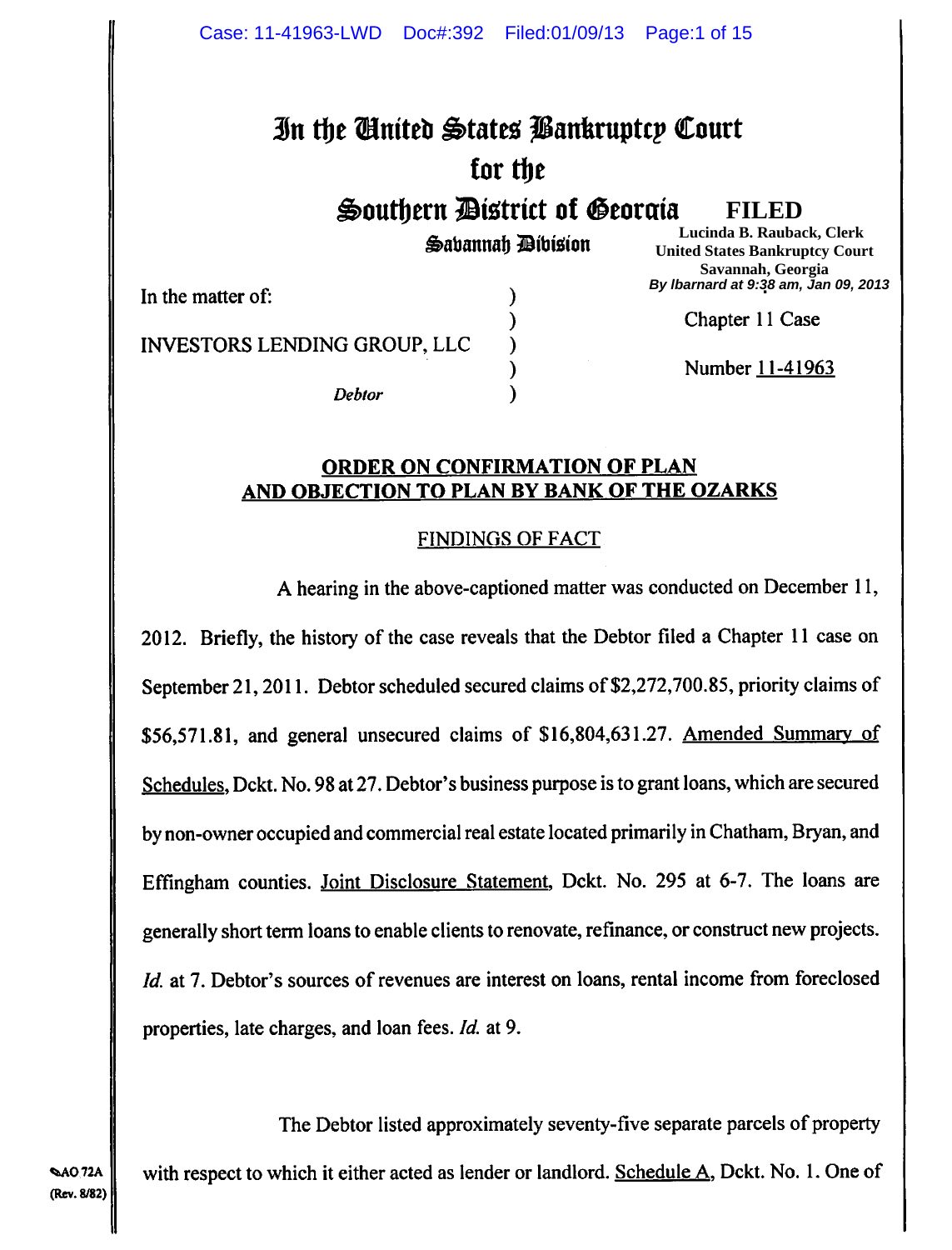the creditors to which Debtor owed money on the date of filing was Bank of the Ozarks. Schedule  $D$ , Dckt. No. 1. The debt scheduled as owing to Bank of the Ozarks on the filing date was \$888,465.20, and the debt was secured by twelve separate pieces of real property in Chatham County, Georgia, with an aggregate value stated by the Debtor of\$1,508,60 1.00. Schedule D, Dckt. No. 1.

The case progressed through a number of hearings and ultimately the Debtor filed a Disclosure Statement and Plan on February 17, 2012. Dckt. Nos.  $102$ ,  $103$ <sup>1</sup>. The Disclosure Statement and Plan generally provided, with regard to BTO, that the Debtor would retain all of the property pledged to BTO, and BTO would retain its lien on the properties. A new note would be executed with a loan amount of \$695,549.082 and a *5.25%*  interest rate, amortized over twenty years, along with an Assignment of Leases and Rents in favor of BTO. The release prices for each collateralized property when sold would be sixty percent of such property's scheduled value as of the petition date. The Disclosure Statement averred that the total indebtedness to BTO equaled approximately *57%* of the value of all collateralized properties.

The case was scheduled for a hearing on the Disclosure Statement on April

<sup>&</sup>lt;sup>1</sup>Debtor subsequently made several amendments to the Disclosure Statement and Plan. See Dckt. Nos. .108, 114, 115, 163, 164, and 187.

 $<sup>2</sup>$ Debtor had continued to make monthly payments to BTO based on the terms of the matured note. In</sup> addition, BTO held a Certificate of Deposit belonging to the Debtor, as additional security, and a checking account, both of which BTO set-off in the total amount of \$210,030.14. That amount was applied to Debtor's principal balance, reducing BTO's Claim. Dckt. No. 103 at P.9.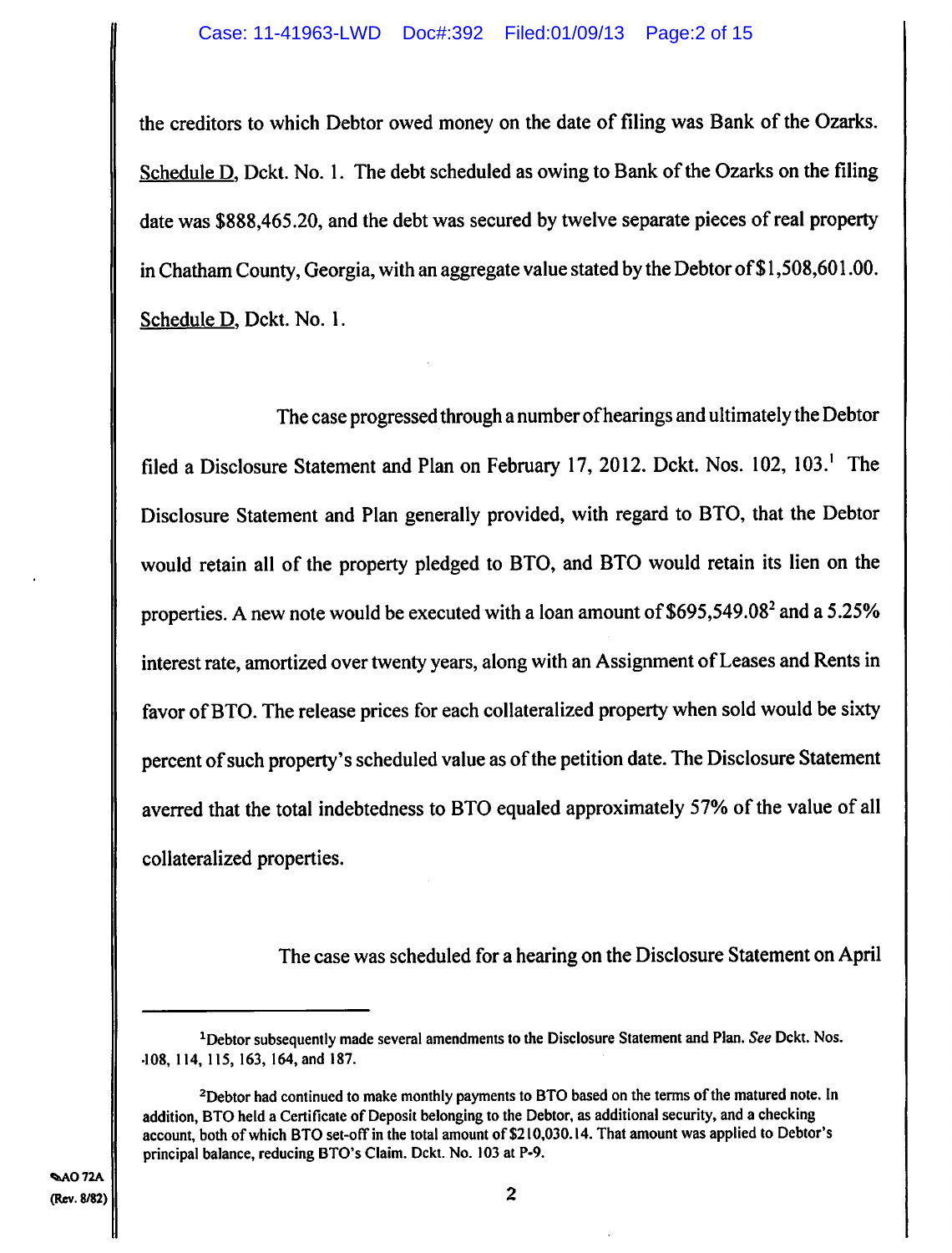**17, 2012, and BTO filed an objection to Debtor's valuation of BTO's collateral. Dckt. No. 132. BTO argued that because Debtor intended to maintain possession of BTO's collateral,**  the replacement, or fair market, value should be used. *Id.* at 2.<sup>3</sup> BTO stated that Debtor failed **to provide accurate information about the allowed claims of creditors because it did not provide the fair market value of these properties.** *Id.* at 3. The hearing was continued.

A creditors' committee (the "Committee") which remained active throughout the case, was appointed on October 17, 2011. Dckt. No. 18. The Committee filed a **competing proposed Plan and Disclosure Statement on** July 25, 2012. Dckt. Nos. 203,202. Debtor filed a recast Plan and Disclosure Statement on August 1, 2012. Dckt. Nos. 206,207.

Ultimately Debtor and the Committee filed a Joint Disclosure Statement and Plan on August 28, 2012. Dckt. Nos. 231, 232. Debtor and the Committee altered Debtor's earlier proposed treatment of **BTO so as to propose surrender of** five of the twelve parcels of property to BTO in full satisfaction of its claim. *See* Dckt. No. 231 at 61; Dckt. No. 232 **at 7-9. This plan proposed to retain the other seven with which to fund its future operations and payment to other creditors. Debtor and the Committee proposed values at that time of \$1,536,300.00 for all twelve properties. Dckt. No. 231 at 61. The total value of the properties the Joint Disclosure Statement and Plan proposed to surrender to BTO was \$744,300.00. Dckt. No. 232 at 8.** 

**<sup>3</sup> 1n its objection, BTO provided a list of nine of its collateralized properties, comparing the Debtor's Disclosure Statement values with BTO's appraisal values. 810's appraisal values were higher than Debtor's values of each property, even by as much as \$220,000.00 on one of the properties. Dckt. No. 132 at 2.**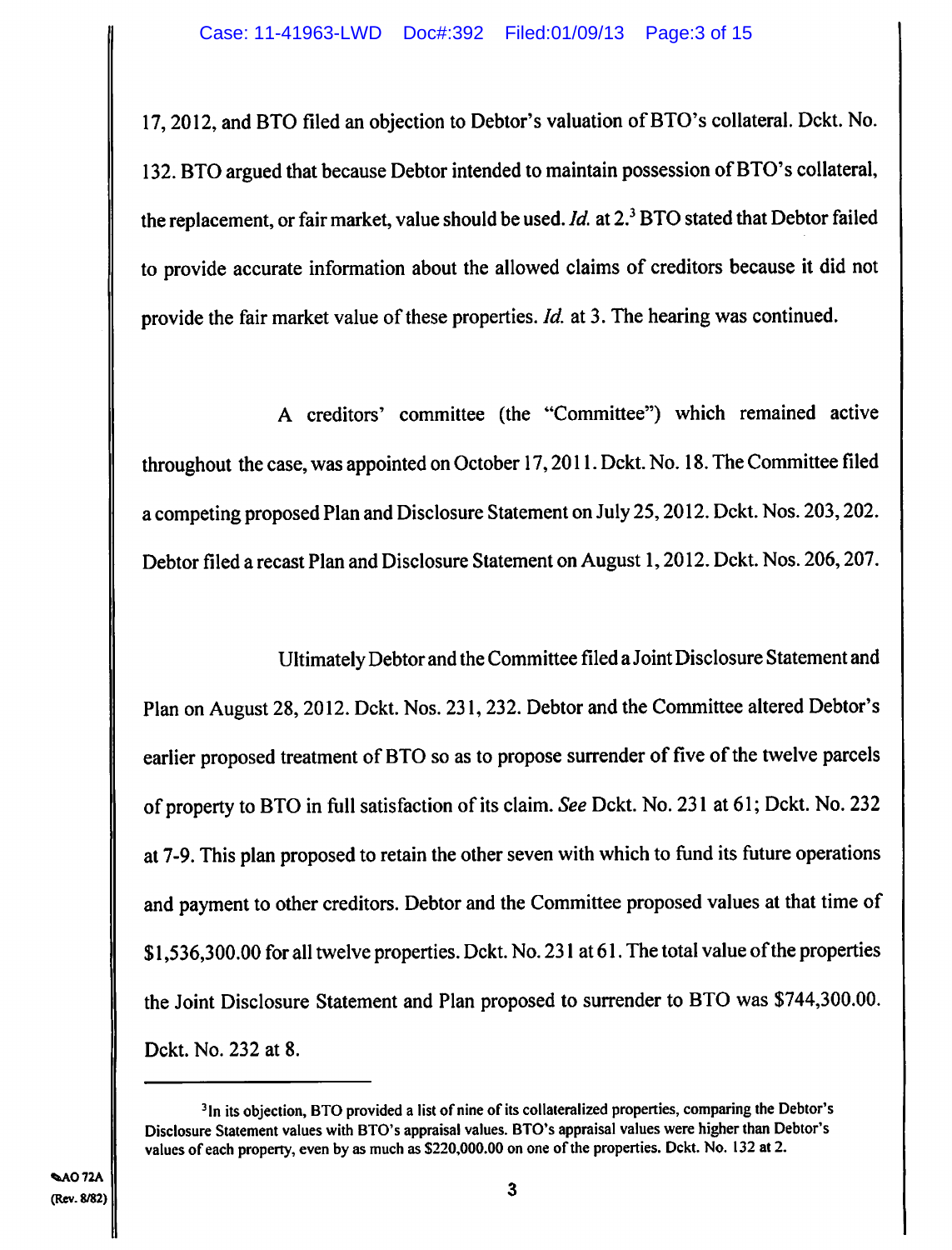BTO then objected to the Joint Disclosure Statement, claiming that the proposed valuation of the partial surrender plan was excessively high. Dckt. No. *265.* At the hearing to consider approval of the Joint Disclosure Statement, BTO advised the Court that it had engaged the services of an MA! appraiser to update the values it appeared Debtor and the Committee had relied on in their Joint Disclosure Statement and Plan. BTO contended that new appraisals were necessary because the previous appraisals were out-of-date or inaccurate in the current market environment. Debtor reserved the right to hire its own appraisal firm in the event it was dissatisfied with the figures arrived at by the lender's appraiser. Upon subsequently reviewing the lender's appraisals, Debtor and the Committee believed that the new values were lower than their appraiser might propose; however, in light of the desire to curtail further appraisal and legal expenses in engaging in a contested valuation hearing, Debtor and the Committee conceded that the lender's values would be accepted and incorporated into a second proposed Joint Disclosure Statement and Plan.

To that end, the Debtor and the Committee altered the treatment of BTO to increase the number of properties it would surrender from five out of twelve to seven out of twelve, utilizing the BTO appraisals in determining the proposed values of the properties. The Amended Joint Disclosure Statement dated October 22, 2012, was approved by the Court and that Disclosure Statement, together with the Second Amended Joint Plan, were served out to all parties in interest. Dckt. No. 309. Ultimately, objections of all the other parties involved in the case other than BTO were resolved and the matter came on for a trial to determine whether the values set forth in the Disclosure Statement and Plan are binding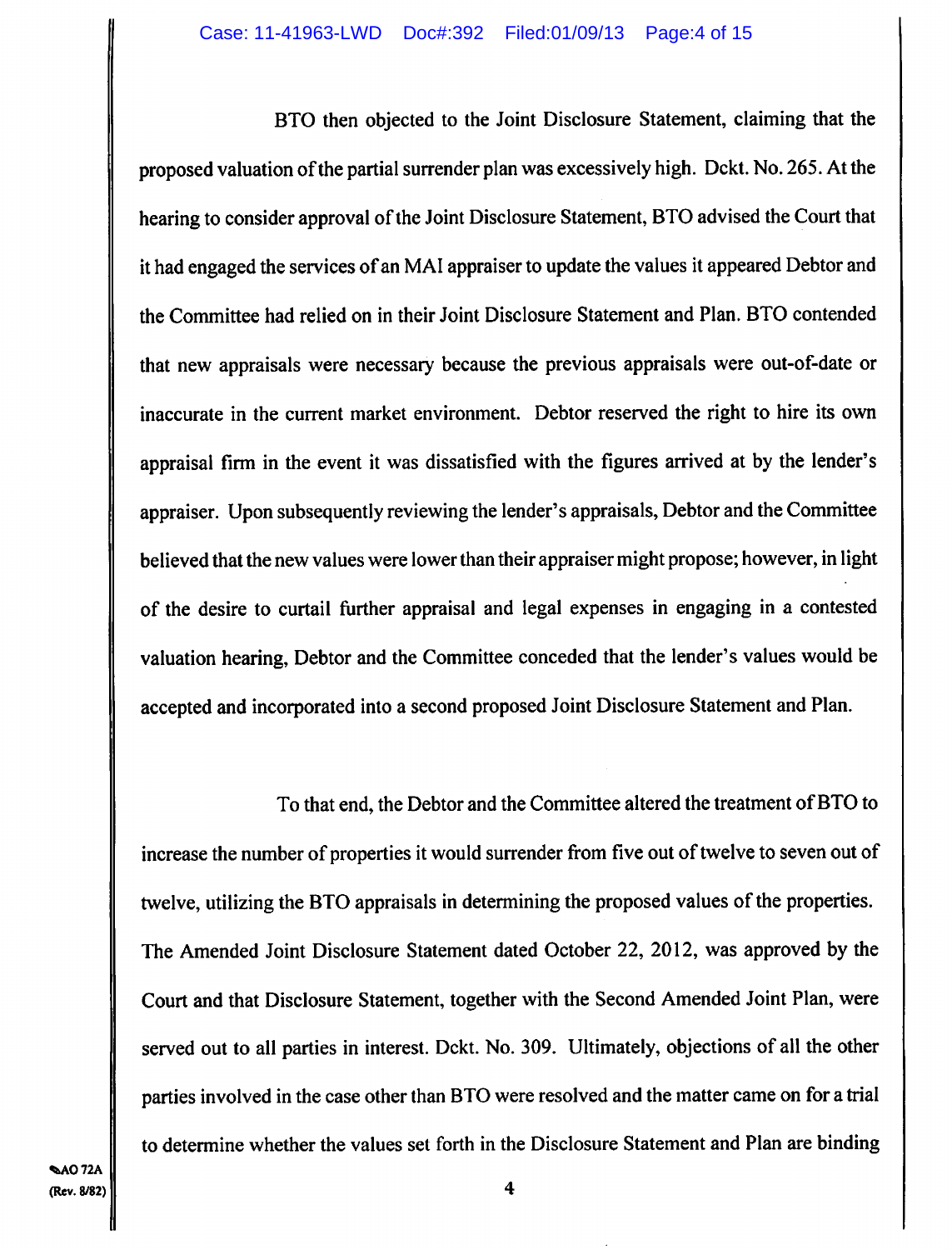**on BTO or whether BTO could, as it wished to do, force a surrender of all of the real estate in full satisfaction of the debt. The parties filed a Pre-Trial Stipulation on November 26, 2012. Dckt. No. 337. Based on the stipulation, the Court finds the following:** 

**The balance due on the note to BTO as of the hearing date** *of \$694,313.95,*  **along with accrued interest and appraisal fees, totals \$714,067.48 plus \$127.77 per diem in interest. The total Disclosure Statement approved value of the twelve properties is \$940,000.00, and the October 22 Joint Plan proposes a surrender of seven of those properties to the aggregate value of \$752,000.00. The Debtor proposes retaining the remaining five parcels with an aggregate value of \$188,000.00.** 

**Taking principal, accrued interest, appraisal fees, and estimated accrued attorney's fees of \$27,000.00, 1310 claims a total indebtedness of approximately \$744,000.00 and contends that (1) a surrender of \$752,000.00 in Disclosure Statement value provides it with an insufficient equity cushion; and (2) the \$752,000.00 figure should be revisited and adjusted to account for the fact that the property's value (a) should be reduced to a liquidation value, or (b) should include certain carrying costs not contemplated by the Bank's appraisal. For example, the typical real estate commission of six percent, additional closing costs that might be imposed upon the seller, and maintenance and repair of the properties surrendered to the lender are, arguably, not accounted for in the valuation approved by the Court in the Joint Disclosure Statement.**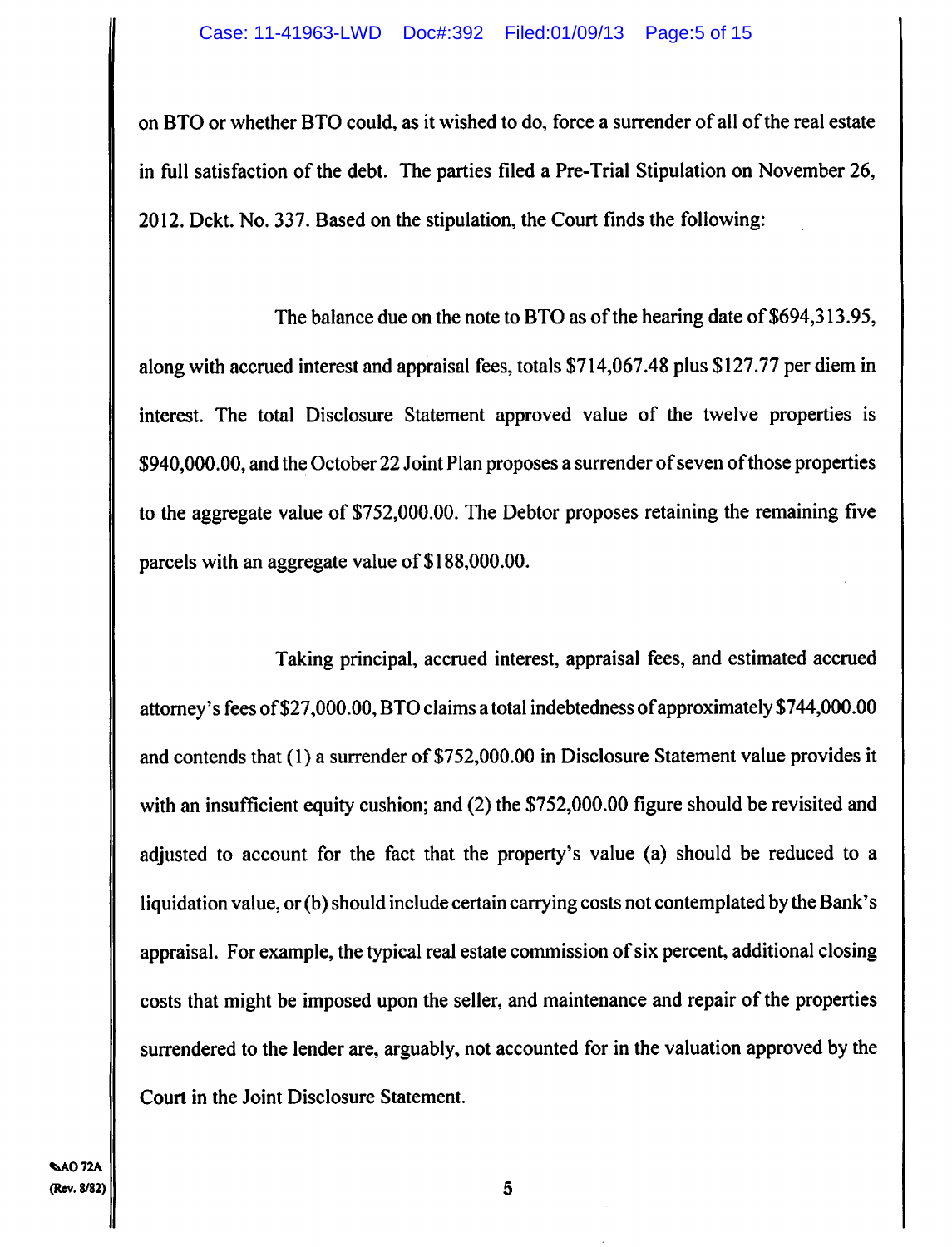Testimony revealed that BTO's appraiser was engaged in August, that twelve appraisals were completed and delivered to BTO, and that the **appraisal standard utilized was fair market value, meaning, according to the appraiser, what a willing buyer would pay a willing seller, neither one operating under any duress. She further testified that**  a liquidation value is usually lower because it contemplates sale within a shorter time frame. She was asked to render an opinion of **what the reduction would be if an assumption had been made that liquidation** value would be the proper standard. She testified that the properties identified as numbers two, four and five' would be **approximately twenty percent**  lower for a total of \$103,000.00. Properties one, six, seven, nine and eleven<sup>5</sup> would be approximately seven and a half percent lower for an aggregate reduction of **\$19,725.00, and**  four of the properties, numbers three, eight, ten and twelve,<sup>6</sup> would be the same as set forth in the appraiser's original report. She also testified that there was **no adjustment made for accruing taxes or for a typical six percent commission by a selling realtor. However, she did build into the** appraisal a contemplated three to six month holding period in order to arrive at the estimated values.

BTO also called its executive vice president for the Savannah market who is actively, if **not exclusively, engaged in disposing** of distressed property in BTO's portfolio.

**<sup>6</sup>The properties located at Reynolds St., E. Waldburg St., Crosby St., and Augusta Ave., respectively.** 

**<sup>4</sup>The properties located at S. Campbell St., Whitaker St., and Old Shell Rd., respectively.** 

<sup>&</sup>lt;sup>5</sup>The properties located at Kingman Ave, Alaska St., W. 40<sup>th</sup> St., Carver St., and Mercer Point, **respectively.**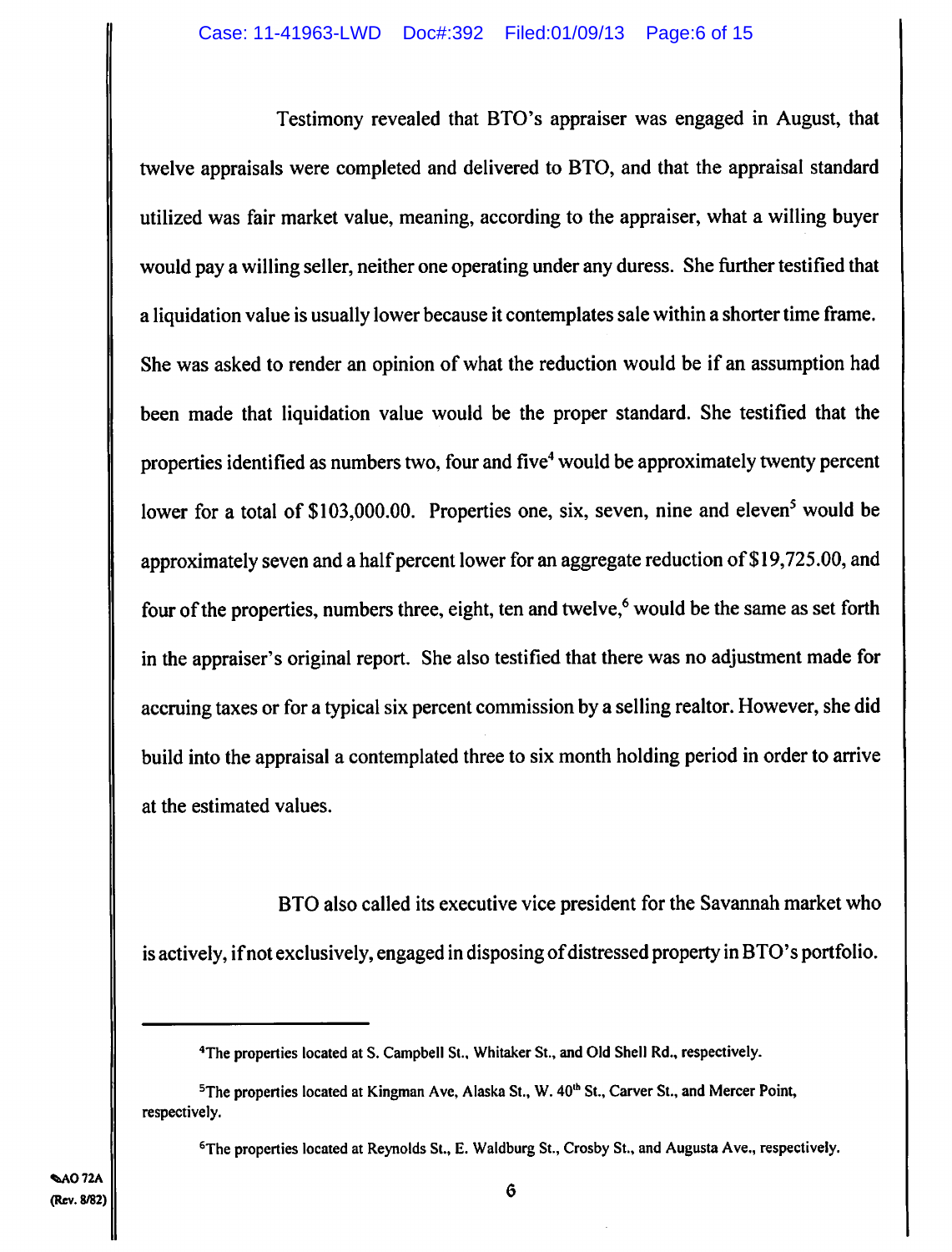**He testified that any current underwriting** by BTO, on a loan to value basis, would be fifty percent, although it was much higher in the past when underwriting standards were less rigorous. He conducted a survey of all of **the bank owned property that he has been engaged in reselling since 2010 and concluded that, in the aggregate, BTO is recovering approximately sixty-nine percent of what it considers the fair market value of the properties. The following factors contribute to this recovery percentage: (1) the stigma of bank owned property, which causes purchasers to believe that bank owned property is distressed to the**  point where they can buy it at a discounted amount; (2) a typical six percent realtor's commission, two percent closing cost imposed on the seller, and certain maintenance and upkeep items during the holding period; and (3) **the fact that the bank cannot make any representations, warranties, or disclosures concerning the condition of the property.** 

**BTO's witness did not know whether the appraisal was ordered at a time before or after the Debtor's Plan had converted from a "retain and pay" scenario to a "partial surrender in full satisfaction."' In any event, by the time the Joint Disclosure Statement came on for a hearing, the** Joint Disclosure Statement and Plan dated October 22,2012, did provide for partial liquidation in full satisfaction of the claim and retention free and clear of liens of the remaining five parcels of property. Dckt. Nos. *295,296.* The Joint Disclosure Statement was approved, and the Court entered an Order reciting that "[tihe values of assets listed in

<sup>7</sup>A pleading filed by BTO recites that the appraisal was ordered in July 2012, at a time when Debtor's plan still provided for a retention of the properties See Dckt. No. 265 at 2. In late July 2012, however, the Committee filed its own disclosure statement and plan that proposed surrendering five properties in full satisfaction of BTO's claim, It is unclear whether BTO ordered the appraisals before or after this plan and disclosure statement were filed. Dckt. Nos. 202, 203.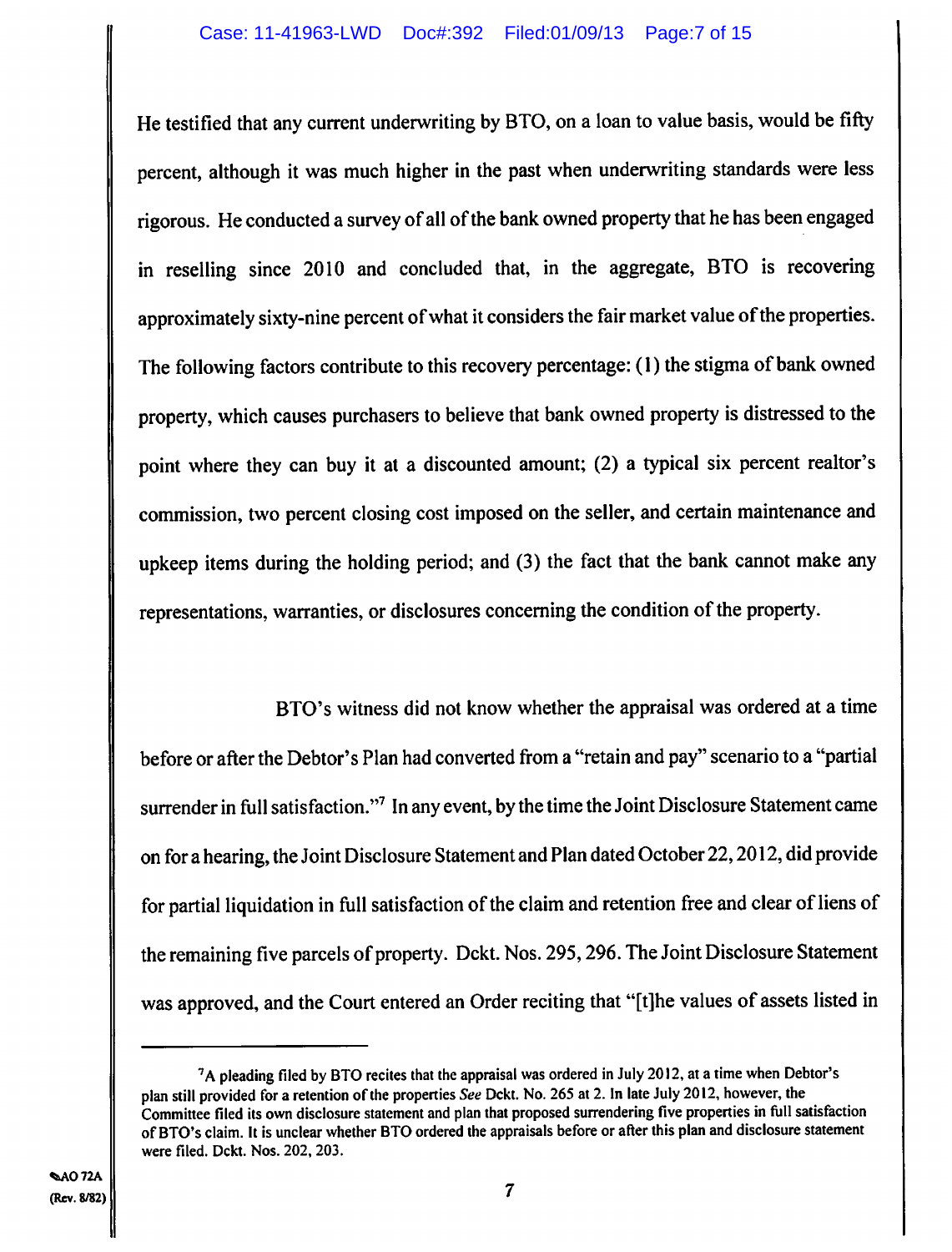Exhibit 'A' of the Amended Joint Disclosure Statement and the priority of liens on those assets are hereby approved by the Court pursuant to § *506* of the Bankruptcy Code." Dckt. No. 309.

Debtor and the Committee contend that the approval of the property values at a time when the Plan and Disclosure Statement clearly provided there would be a partial surrender (in other words, a partial liquidation of the Debtor's assets in exchange for full satisfaction of BTO's claim) precludes BTO's argument that the Court should reduce those approved values because of the anticipated liquidation of the properties. BTO contends that the values, despite the fact that they were approved as part of the Disclosure Statement process, are still subject to change because until the Plan is confirmed, the Plan may be modified. As an alternative argument BTO contends that, even if the values remain intact as a result of this Court's ruling, in determining whether the Bank will receive the indubitable equivalent of its claim as required by  $\S 1129(b)(2)(A)$ , the Court can reduce the proposed surrender values by an amount which takes into account realtor's commissions, closing costs, accruing interest and other unspecified maintenance expenses.

## CONCLUSIONS OF LAW

11 U.S.C. § 1129 governs confirmation of a Chapter 11 plan of reorganization. Section 1129(b) allows for confirmation of a plan over a creditor's objection as long as certain requirements are met. One such requirement for cramdown is that the plan be "fair and equitable" and provide a secured creditor the "indubitable equivalent" of its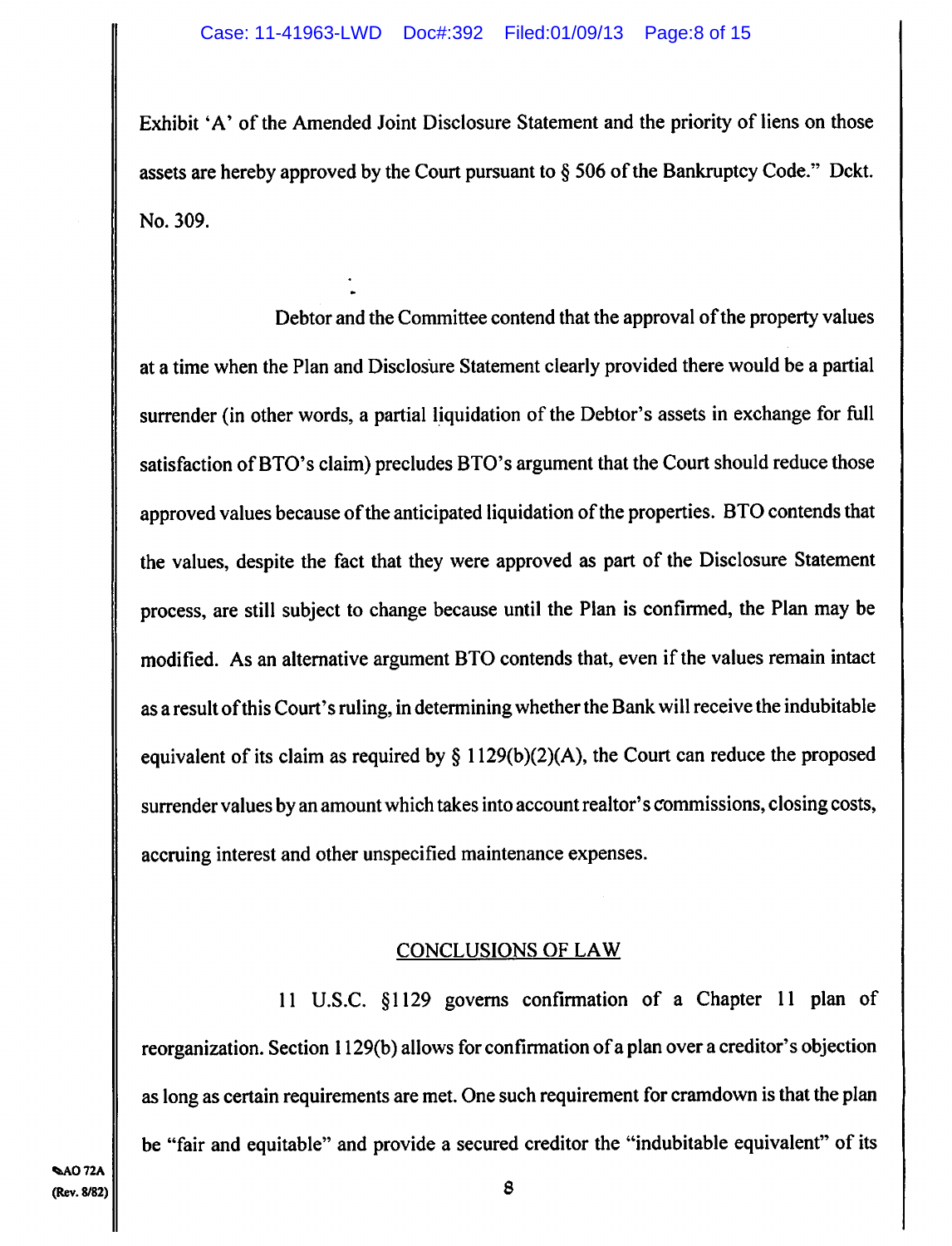claim. 11 U.S.C. §1129(b)(2)(a). BTO's treatment in the Joint Plan must therefore provide BTO the indubitable equivalent of its approximately \$744,000.00 claim. "If a creditor's claim is oversecured, then the indubitable equivalent of the creditor's claim is its face value. For instance, where a creditor has a \$100,000 lien on an asset worth \$500,000, a reorganization plan will only give the creditor the indubitable equivalent of its claim if it gives it something worth \$100,000...." River Road Hotel Partners. LLC v. Amalgamated Bank, 651 F.3d 642, 650 (7th cir. 2011).

Here, Debtor and the Committee propose a "partial dirt-for-debt" plan in which Debtor will surrender certain collateralized property to provide BTO with the indubitable equivalent of its claim. This Court has previously upheld, in a cramdown context, the use of partial dirt-for-debt plans in full satisfaction of an oversecured creditor's claim. *See In re* May, 174 B.R. 832 (Bankr. S.D. Ga. 1994) (Davis, J.) (Partial surrender of oversecured creditor's collateral in full satisfaction of creditor's claim provided creditor with "indubitable equivalent" of its claim).

In "dirt-for-debt" plans, courts use § 506 of the Bankruptcy Code to value property and determine whether property to be surrendered provides the "indubitable equivalent" of a secured claim. *See, e.g.,* Matter of Atlanta Southern Bus. Park, Ltd., 173 B.R. **444,449-50 (Bankr. N.D. Ga. 1994)** ("[A] bankruptcy court may value property under 11 U.S.C. § 506(a) for the purpose of the indubitable equivalent standard."). Section 506 permits a bankruptcy court to establish the value of property in a bankruptcy case. *In re*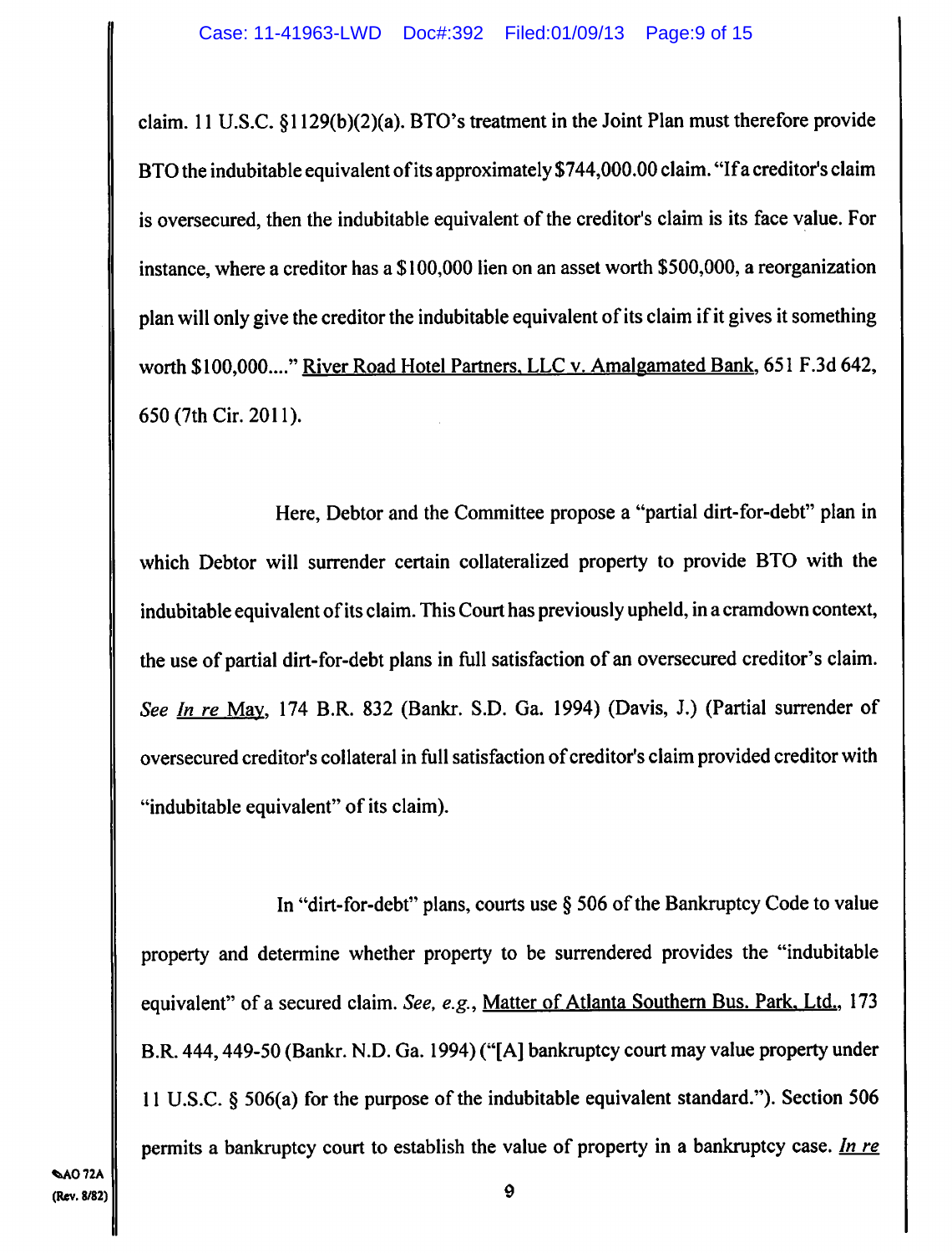Arnold and Baker Farms, 177 B.R. 648, *655* (B.A.P. 9th Cir. 1994). That value "shall be determined in light of the purpose of the valuation and of the proposed distribution or use of such property and in conjunction with any hearing on such disposition or use or on a plan affecting such creditor's interest." 11 U.S.C.  $\S$  506(a)(1).

Debtor and the Committee argue that because, at the time of the hearing on the Joint Disclosure Statement, the Plan provided for partial surrender of BTO's collateral in full satisfaction of the debt, the values that were adopted by consent of both parties must be viewed in light of the proposed disposition or use, which is surrender. BTO contends that because the appraiser used a fair market value standard, it is inappropriate to use the approved values without a discount for the difference between fair market value and liquidation value.

In a Chapter 13 case the Supreme Court was faced with the flip side of this argument in deciding whether foreclosure value, replacement value,<sup>8</sup> or some other value between the two should be used to value a motor vehicle which the debtor proposed to retain through the life of a Chapter 13 plan. Associates Commercial Corp. v. Rash, 520 U.S. 953 (1997). In Rash, the debtor proposed a foreclosure value for the motor vehicle, to which the creditor objected. *Id.* at 957. The Court concluded that because the "proposed use" was to

**<sup>&#</sup>x27;The Court defined "replacement value" as the "price a willing buyer in the debtor's trade, business, or situation would pay a willing seller to obtain property of like age and condition." Rash, 520 U.S. at 959.**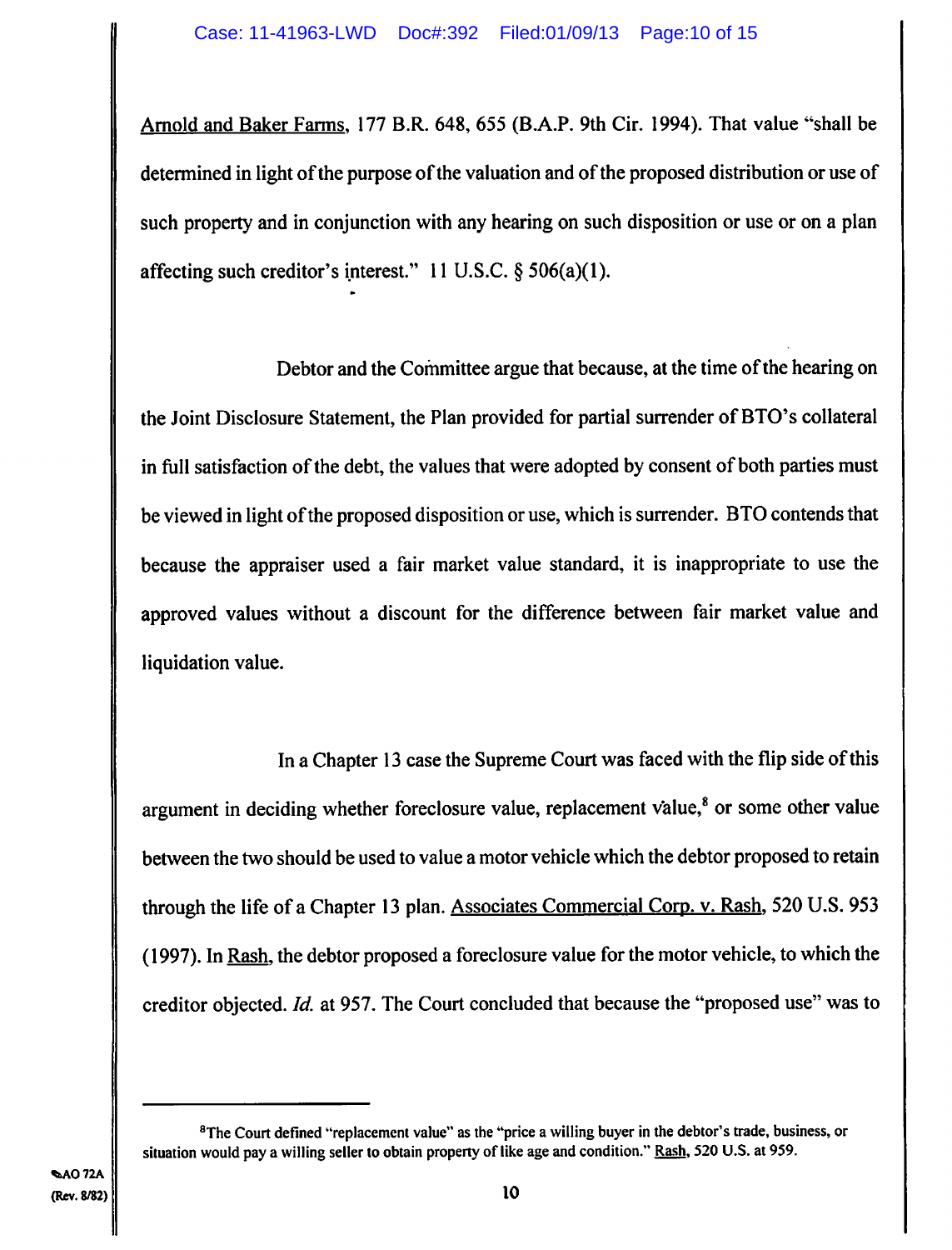retain the collateral,<sup>9</sup> the replacement, not the foreclosure, value was the proper measure of valuation. *Id.* at *964-65.* 

With that standard in mind and reading the Rash case in its entirety, this Court holds that the converse is also true. If a proposal before the Court is to surrender property in whole or in part, then a foreclosure or liquidation type value is the proper standard. BTO contends this standard was not reflected in its appraisals, and thus the approved Joint Disclosure Statement values should be adjusted. However, when parties agree upon a value without any qualification and under the shadow of a proposal for partial surrender in full satisfaction, they are estopped from arguing that such agreed upon value is not a foreclosure value in the context of a proposed disposition to liquidate.

Judicial estoppel is an equitable doctrine invoked at a court's discretion and intended to prevent litigants from asserting positions in one proceeding that would be inconsistent with positions asserted in other proceedings. Burnes v. Pemco Aeroplex. Inc., 291 F.3d 1282, 1285 (11th Cir. 2002).The Supreme Court has noted that "the circumstances under which judicial estoppel may appropriately be invoked are probably not reducible to any general formulation of principle." New Hampshire v. Maine, *532* U.S. 742, *750* (2001) (quoting Allen v. Zurich Ins. Co., 667 F.2d 1162, 1166 (4th Cir. 1982)). Nevertheless, the Court has provided several factors that may inform the decision whether to apply the doctrine

**<sup>9</sup>The Court emphasized that surrender and retention are not equivalent acts, and thus under § 506, valuation must be adjusted in light of these separate and distinct proposed uses.** *Id* **at 962.**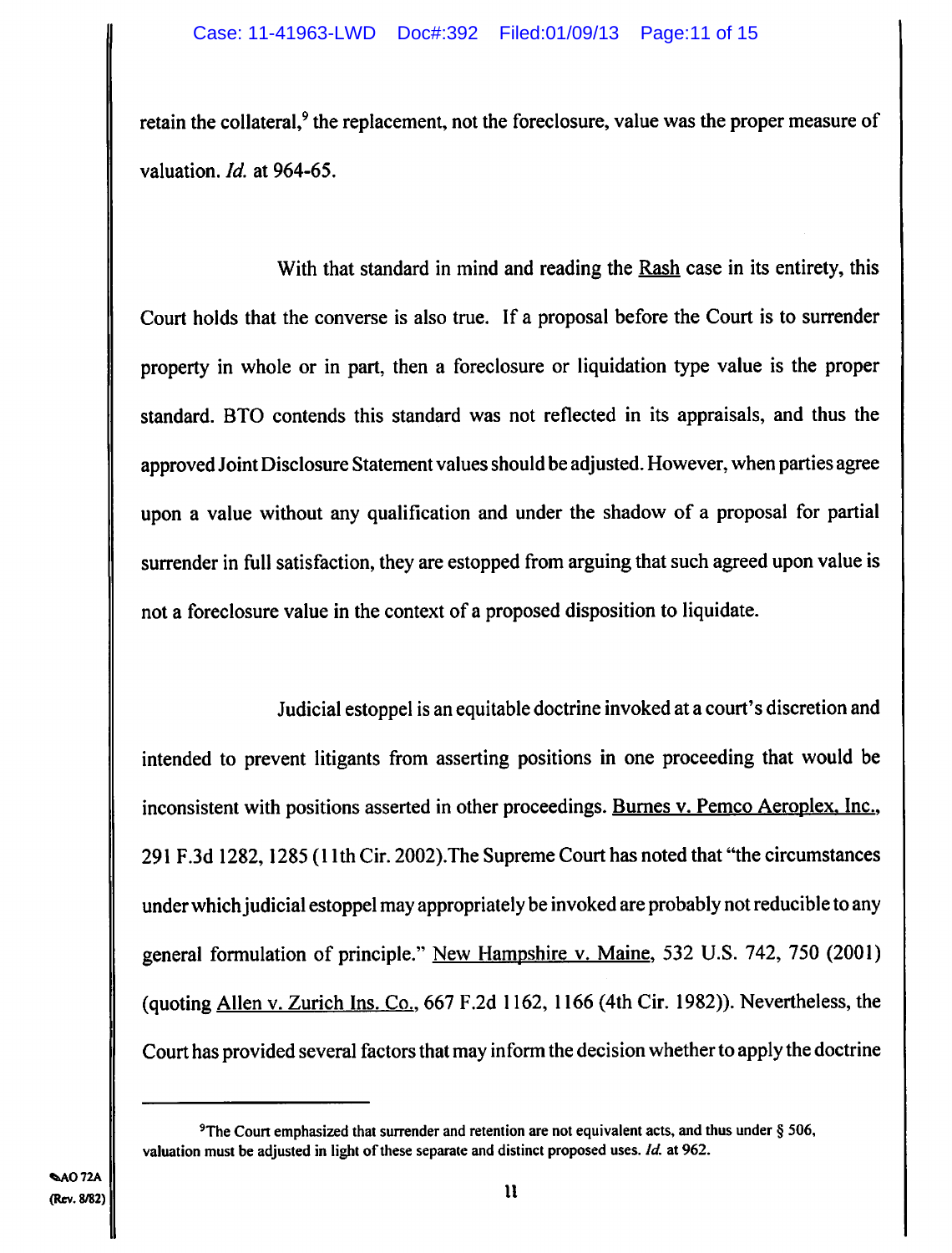in a specific case: (1) whether a party's later position is "clearly inconsistent" with its earlier position, (2) whether the party has succeeded in persuading a court to accept that party's earlier position, and (3) whether the party seeking to assert an inconsistent position would derive an unfair advantage or impose an unfair detriment on the opposing party if not estopped. *Id* at *750-5* 1.

The Eleventh Circuit has applied two factors within this framework in the application of judicial estoppel to a particular case: (1) whether the allegedly inconsistent positions were made under oath in a prior proceeding, and (2) whether the inconsistencies are shown to have been calculated to make a mockery of the judicial system. Burnes, 291 F.3d at 1285. However, both the Eleventh Circuit and the Supreme Court have explained that these factors are not inflexible or exhaustive, and that courts must give due consideration to all the circumstances of a particular case when considering the applicability of the doctrine. Burnes, 291 F.3d at 1286; New Hampshire, 532 U.S. at 751.

Based on the circumstances of this case, the Court holds that BTO is estopped from asserting that the approved Joint Disclosure Statement values do not represent a liquidation or foreclosure value. Here, the Court, in approving the Joint Disclosure Statement, accepted the values proffered by BTO, and Debtor did not conduct additional appraisals because of the understanding that these values would be utilized. Although there was no specific stipulation by the parties as to whether the values established in the Joint Disclosure Statement and approved by the Court were in the nature of foreclosure or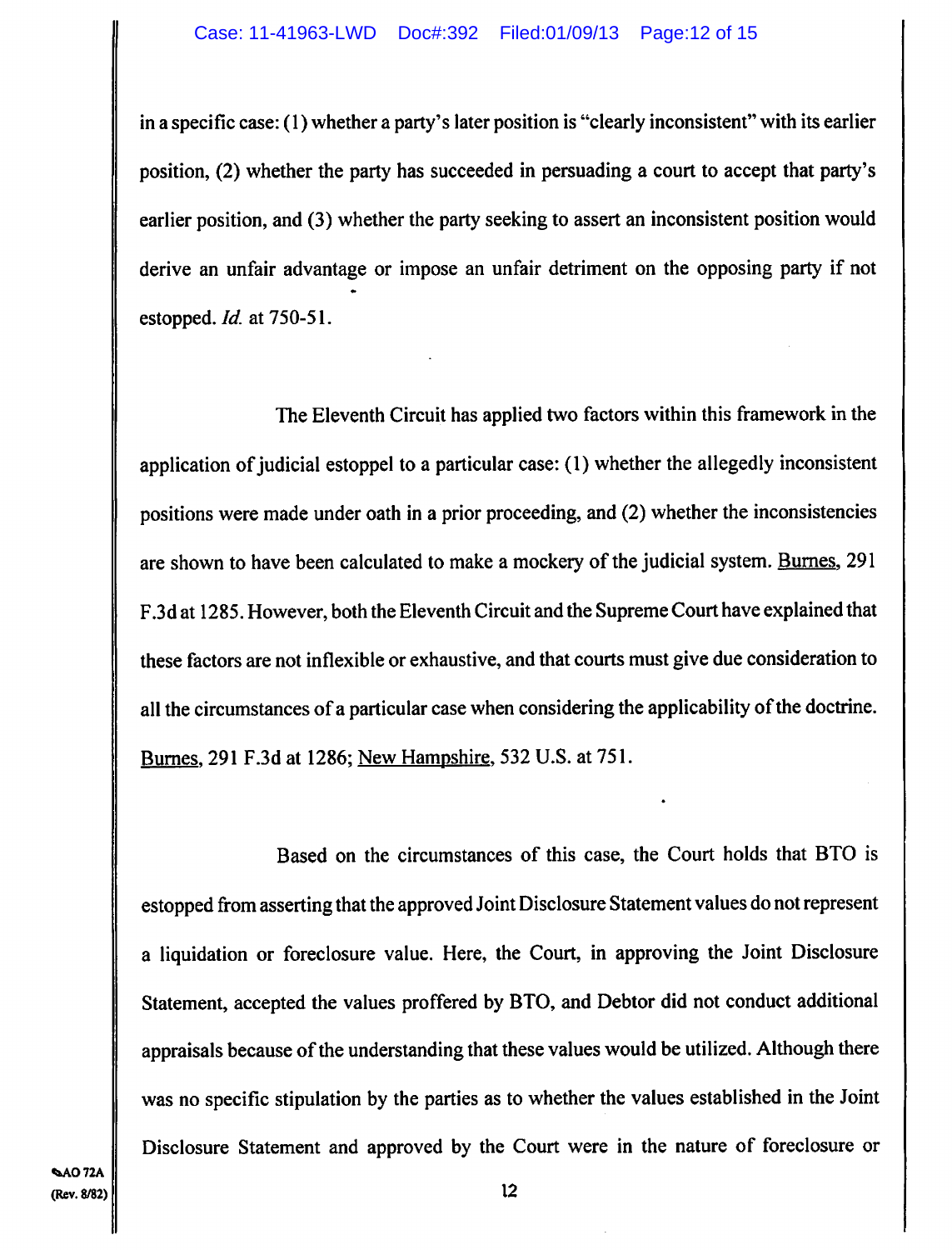replacement values, the context of that settlement, coupled with a "proposed use or disposition" to surrender, leads me to conclude that the parties are bound by those values as representing a realistic liquidation value. *See, e.g., In re* Vaniman Int'l, Inc., 22 B.R. 166, 193-94 (Bankr. E.D.N.Y. 1982) (parties who had previously contended that value of property was same as that testified to by mortgagee's expert in proceeding by mortgagee seeking relief from stay, were judicially estopped from later insisting on a higher value in fraudulent conveyance action.).

Precedent in "dirt for debt" cases, however, has to be considered and it generally leads to the conclusion that if a Plan is to be confirmed which approves "dirt-fordebt" or "partial dirt for debt," the decision must be so conservatively or sparingly applied as to ensure that the lender forced over its objection to accept property in satisfaction of a claim receives the indubitable equivalent of cash. *See In re* SUD Properties, Inc., 2011 WL 5909648 at \*6(Bankr. E.D.N.C. 2011) ("Many courts when valuing collateral in 'dirt-fordebt' plans have taken conservative approaches."); *see also In re* Bannerman Holdings. LLC, 2010 WL 4260003 at \*4 (Bankr. E.D.NC. 2010) ("[V]aluation is not an exact science, and the chance for error always exists. A conservative approach should, therefore be taken in order to protect the secured creditor in this regard.").

That being the case, I hold that, although BTO should be bound by the determinations of value made by the Court in the Order approving the Joint Disclosure Statement as a starting point, in this instance that number should be adjusted by any relevant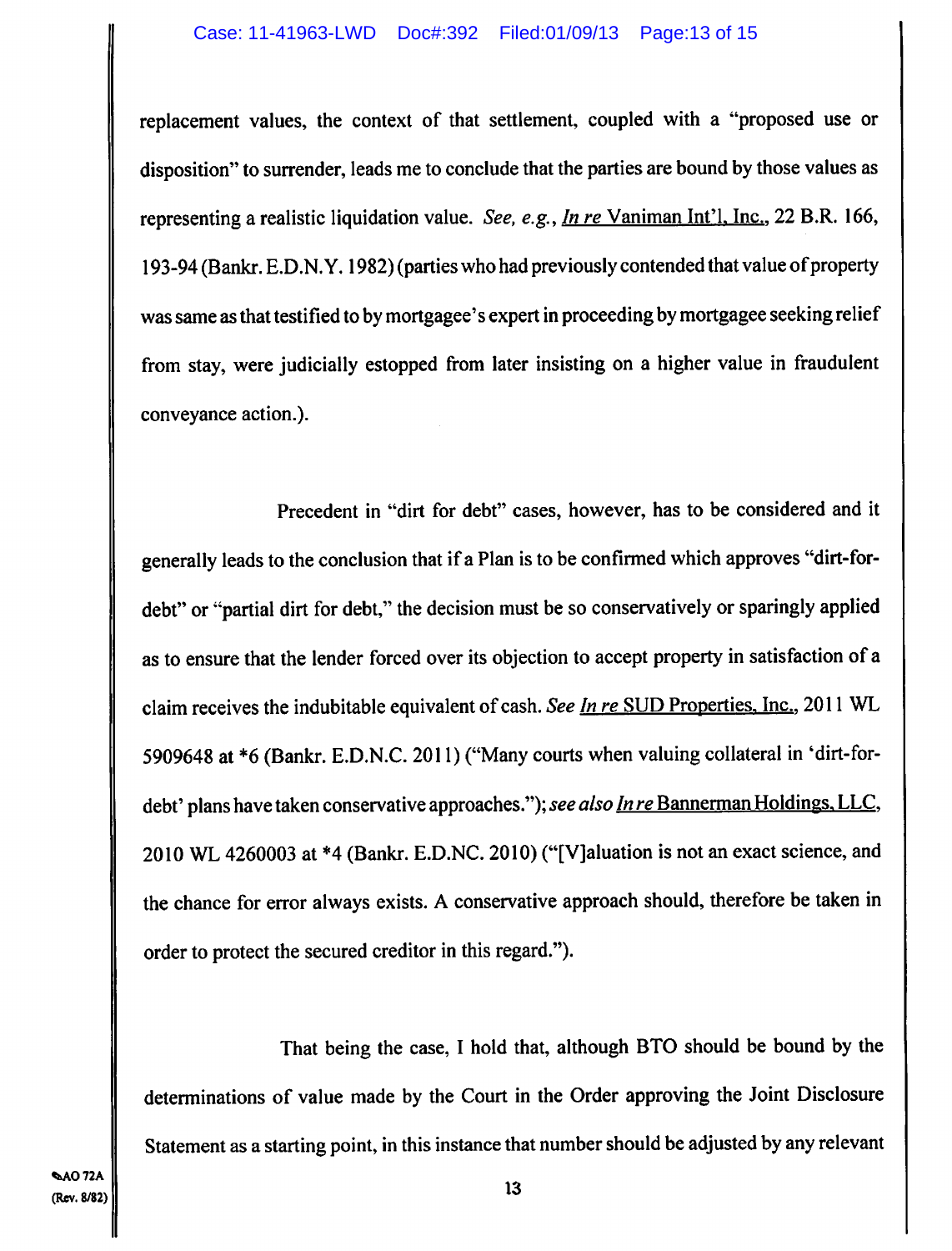factor the parties did not contemplate in stipulating to the value of the real property. This adjustment ensures that I have employed a conservative approach in achieving indubitable equivalence. Thus, I conclude that in order to sell the property at the price contemplated by the appraisal and achieve the highest and best price, not only would the property be subject to the three to six **month** holding period the appraisal contemplated, but would be subject to an eight percent reduction in the net amount received by the lender on account of a typical realtor's commission and the expected closing costs that would be imposed on BTO as seller.

The current values of the seven properties to be surrendered are \$752,000.00. BTO's claim totals \$744,000.00. I find that the values listed in the approved Joint Disclosure Statement will be subject to an eight percent reduction to account for realtor's commission and closing costs. Therefore, in order for the Plan to be confirmable as "fair and equitable" and to provide BTO the "indubitable equivalent" of its claim, confirmation is denied unless the Plan is amended to surrender properties totaling \$810,000.00 in Disclosure Statement value, no later than January 29, 2013. That number, after deduction of eight percent in likely costs, will yield **the amount necessary to cover the**  BTO debt.

## ORDER

Pursuant to the foregoing, IT IS THE ORDER OF THIS COURT that confirmation of the Joint Plan of Reorganization (Dckt. No. 296) is DENIED. If Debtor and the Committee file an amended Plan by January 29, 2013, pursuant to the above findings, the